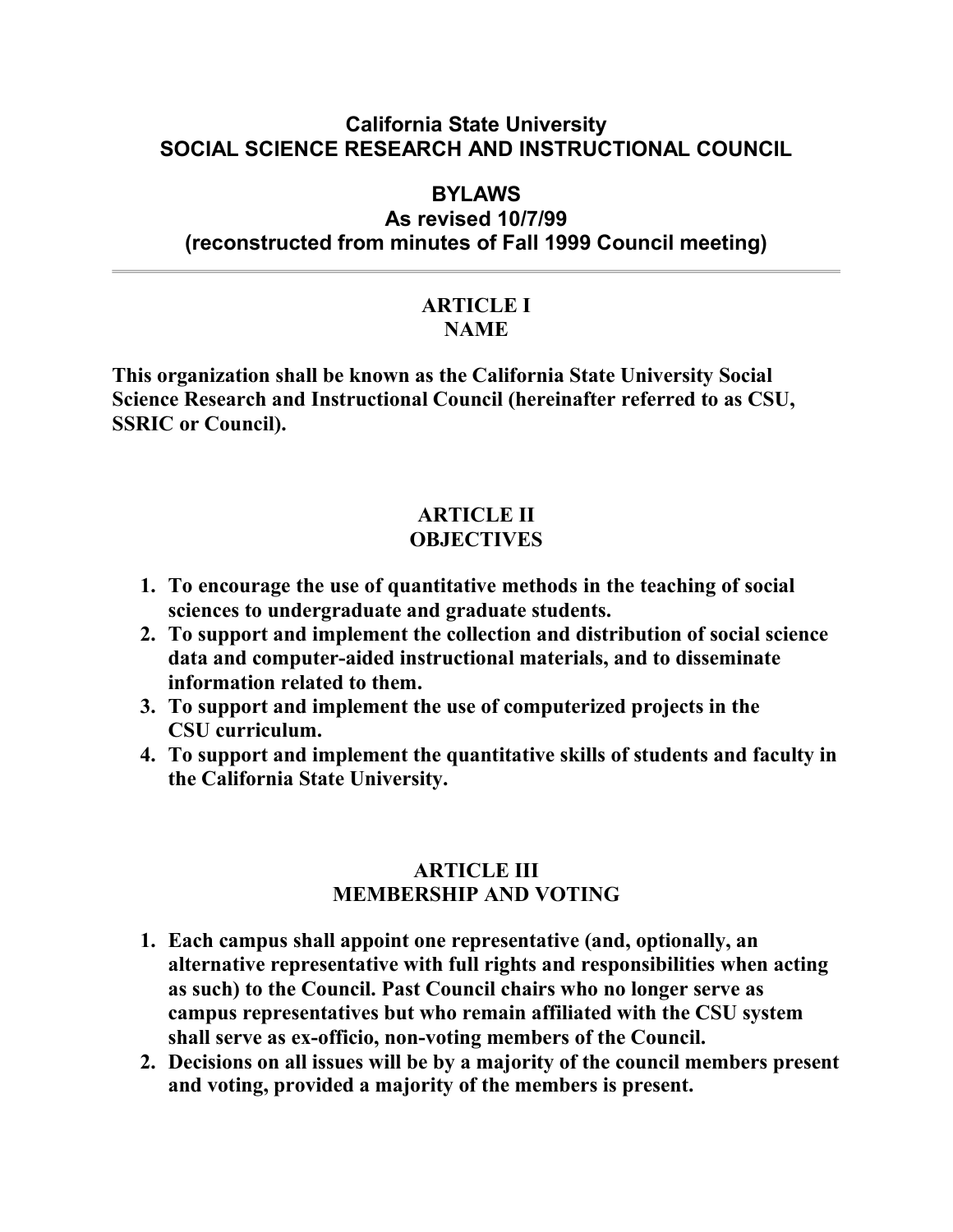**3. Participation in Council deliberation may be expanded to include other members of the CSU community.**

### **ARTICLE IV THE CHAIR AND COMMITTEES**

- **1. At the Winter meeting, the Council will select a chair to serve for the next year beginning the first day of July.**
- **2. There shall be a CSU, SSRIC Field Committee for the Field Poll, which will function in the following way:**
	- **a. The Committee will consist of three members -- a Chair, a Northern California member, and a Southern California member. Terms of office will be two years. The first representative from Southern California will serve a one-year term.**
	- **b. Any CSU, SSRIC member is eligible for this Committee. CSU, SSRIC will select all committee members.**
	- **c. The chair is responsible for announcing to CSU faculty the possibility of including questions on the Field Poll and for reviewing question proposals that are received by CSU faculty.**
	- **d. Each proposal shall be anonymously reviewed by at least three reviewers to be selected by the members of the Field Committee.**
	- **e. No proposal shall be reviewed by a faculty member for a campus from which the proposal is received.**
	- **f. CSU, SSRIC will determine the structure and format of question proposals. Instructions concerning structure and format shall be included in the requests for proposals.**
	- **g. The Committee shall represent the CSU system at meetings of The Field Institute.**
	- **h. At each meeting, the chair will report to the Council on the progress and status of Committee activities.**
	- **i. The chair is responsible for announcing to the CSUC faculty the procedures for applying for the Field Student Intern and the Field Faculty Fellow. The chair shall report the committee's recommendation to the SSRIC for approval.**

# **ARTICLE V MEETINGS**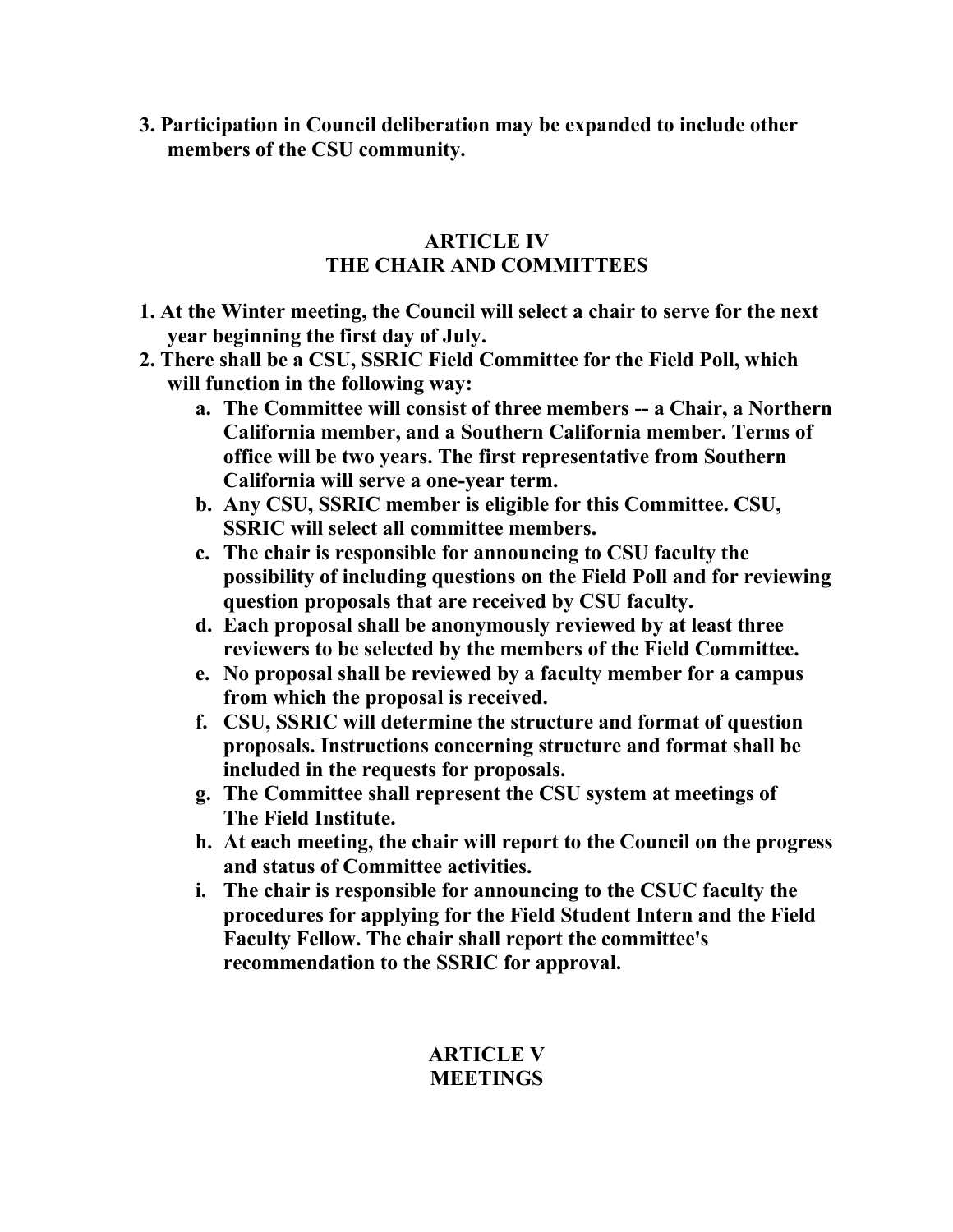**There shall be at least three meetings of the council in each academic year.**

# **ARTICLE VI SUMMER TRAINING PROGRAMS, ANN ARBOR**

- **1. Any council member may nominate participants.**
- **2. Both faculty and students will be considered eligible applicants.**
- **3. Under the assumption that elementary training in research methods is readily available within the CSU, preference will be given to those applicants qualifying for the more advanced programs.**
- **4. The Council will attempt to insure that each campus is represented.**

## **ARTICLE VII ATTENDANCE AT BIENNIAL ICPSR MEETING IN ANN ARBOR**

**According to the terms of the agreement with ICPSR in Ann Arbor, CSU is entitled to send up to ten participants to the Meeting of Official Representatives of ICPSR. Selection will be as follows:**

- **1. The CSU, SSRIC Chair at the time of the ICPSR Meeting shall be one of the CSU, SSRIC representatives attending the ICPSR meeting. If the Council Chair or other designated attendees are unable to attend, the campus representative next in line on the rotating list will be designated.**
- **2. The Council will select the other representatives on a rotating basis biannually. If a campus representative entitled to attend cannot do so, the campus will not lose its position on the rotating list.**
- **3. As many Official Representatives will be funded to attend the ICPSR meeting as can be fully supported by ICPSR or Non-ICPSR funds. Those Official Representatives with ICPSR funding will be chosen on a rotating basis.**
- **4. CSU, SSRIC attendees to the ICPSR meeting will be selected at the Spring Council meeting prior to the ICPSR meeting.**
- **5. If any campus is not represented at a minimum of one SSRIC meeting during the academic year prior to the ICPSR meeting, that campus will be moved to the bottom of the rotation list.**